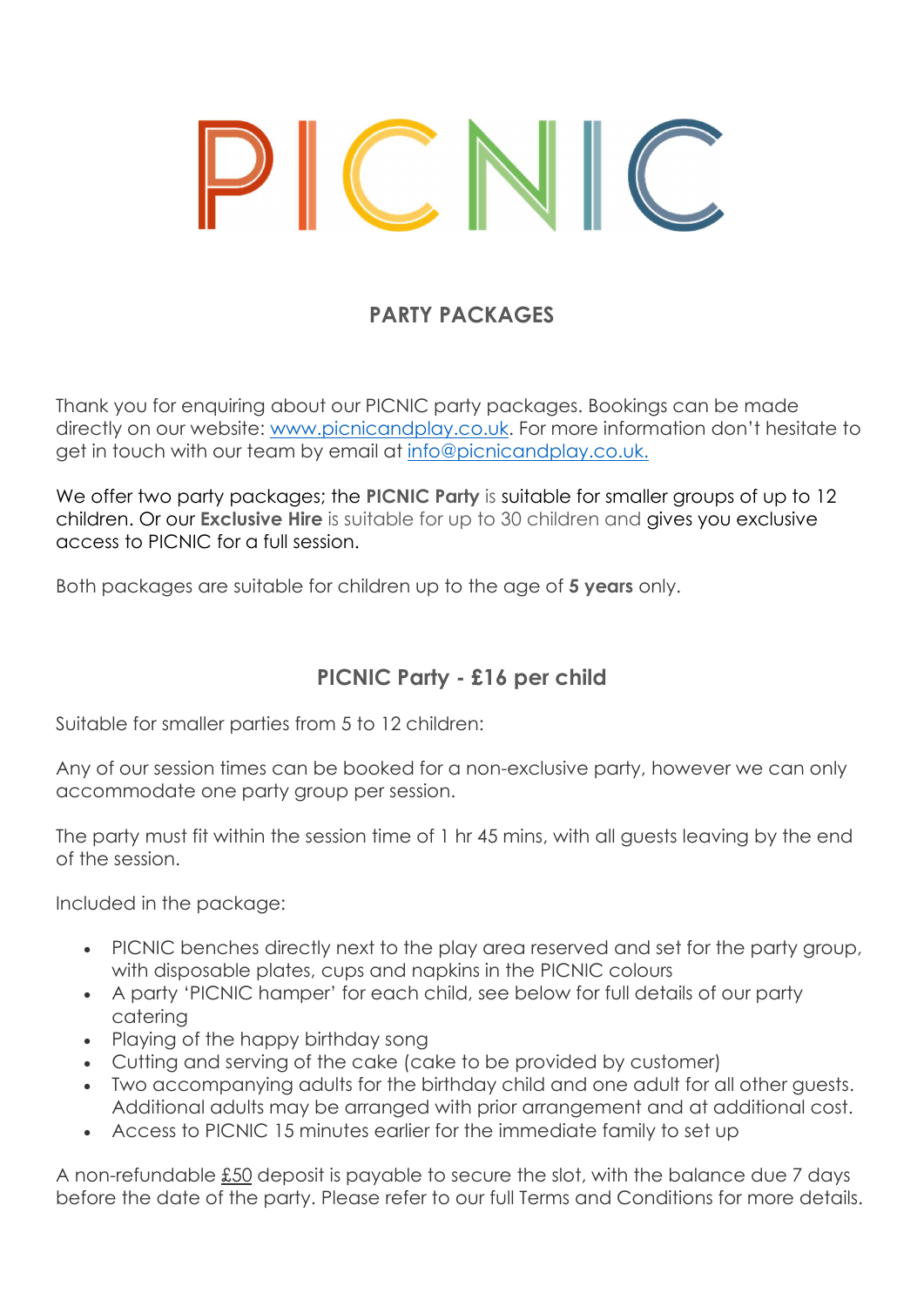#### Exclusive hire – starting from £275

Available for up to 30 children and 35 adults within the 1.30pm or 3.45pm session only and subject to availability.

- Monday to Friday (excluding bank holidays and school holidays): £275
- Saturday, Sunday, bank holidays and during school holidays: £325

The party must fit within the session time of 1 hr 45 mins, with all guests leaving by the end of the session.

Included in the package:

- Tables set up as specified by the party group
- 2-3 party hosts (depending on catering option chosen) available to serve food and drinks
- Playing of the Happy Birthday song
- Cutting and serving of the cake (cake not supplied)
- Access to PICNIC 15 minutes earlier for your immediate family to set up and add any party decorations to the table

Our exclusive hire prices are for the venue only and exclude catering. You may either:

- Choose from our party food packages (detailed below)
- Bring your own food
- Choose items from our standard menu

#### Optional extras

Extend your party (available in the final 3.45pm session only)

- $\bullet$  +30 minutes (until 6.00pm): £50
- $\bullet$  +60 minutes (until 6.30pm): £100

Corkage fee, if bringing own alcoholic beverages on site: £25. Note this is available for exclusive hire parties at 3.45pm only.

A non-refundable £100 deposit is payable to secure the slot, with the balance due 7 days before the date of the party. Please refer to our full Terms and Conditions for more details.

## PICNIC Party Catering Options

Included as standard in our PICNIC party and available at £4 per head for our Exclusive hire parties. An individual 'PICNIC hamper' is served to each child, which includes the following:

- A selection of child sandwiches (ham, cheese and jam)
- Crisps
- Party rings or similar treat